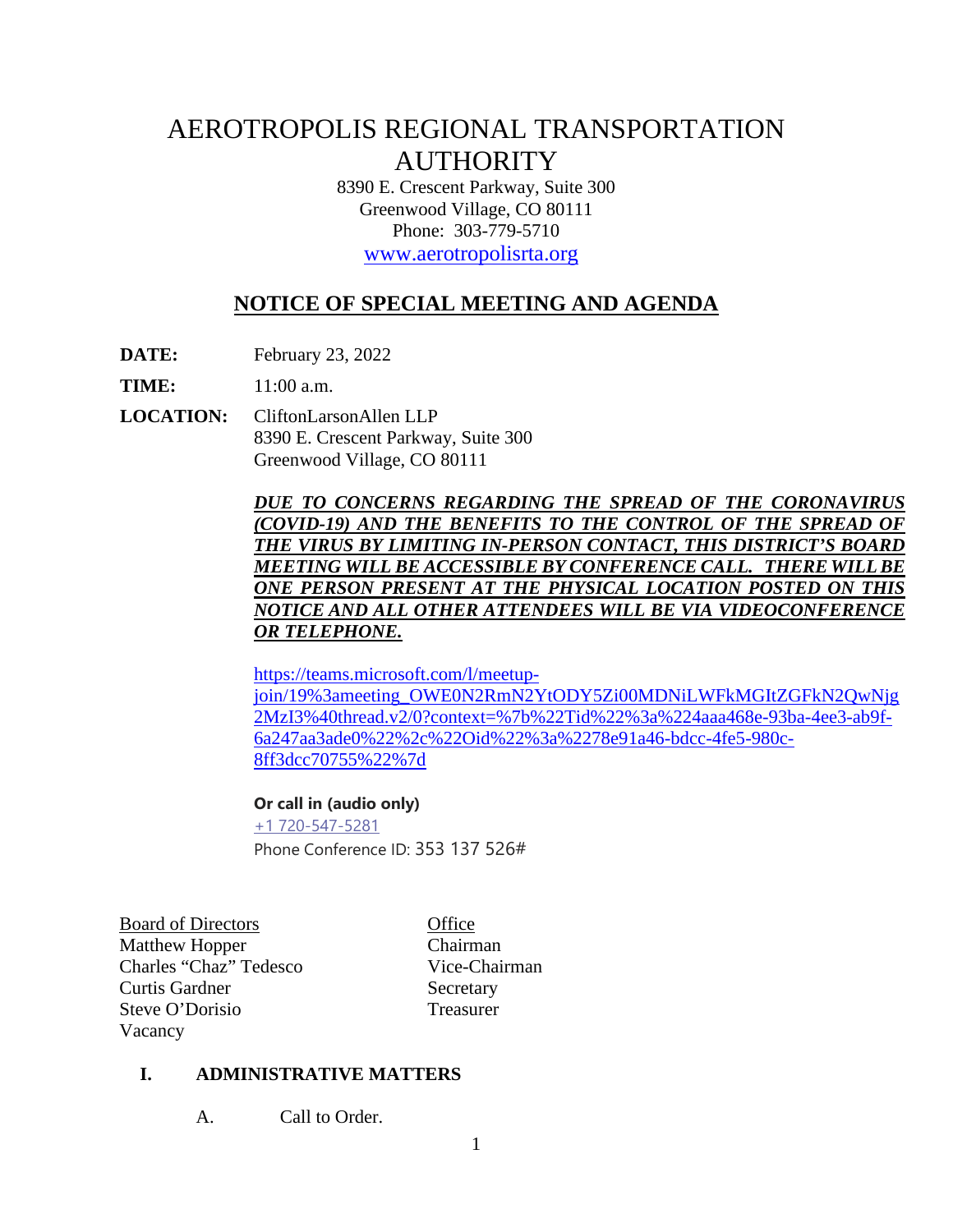- B. Present disclosures of potential conflicts of interest.
- C. Confirm quorum, location of meeting and posting of meeting notices. Approve agenda.
- D. Public Comment. Members of the public may express their views to the Board on matters that affect the District that are otherwise not on the agenda. Comments will be limited to three  $(3)$  minutes per person.

#### **II. CONSENT AGENDA**

- A. Review and consider approval of Minutes from the January 26, 2022 Special Board Meeting (enclosure).
- B. Other.

## **III. ENGINEERING/CONSTRUCTION MATTERS**

- A. Discussion and possible action concerning the review and verification of project costs associated with the Authority's Regional Transportation System (enclosure).
- B. Discussion and possible action concerning planning, design and construction of Authority's Regional Transportation System and related matters.
- C. Aurora Highlands Development Update– Carla Ferreira.
- D. City of Aurora Development Review Update– Jason Batchelor.
- E. Other.

## **IV. FINANCIAL MATTERS**

- A. Consider approval of January claims totaling \$20,280.79 (enclosure).
- B. Presentation, discussion and possible action concerning January 31, 2022 financial statements (enclosure).
- C. Presentation, discussion and possible action on AACMD Draw Requests(s) (enclosure).
- D. Presentation, discussion and possible action on ARTA Draw Requests(s) (enclosure).
- E. Other.

## **V. MANAGER MATTERS**

- A. Authority Manager report.
- B. Discussion and possible action concerning matters presented by Authority Manager.

## **VI. LEGAL MATTERS**

A. Authority Legal Counsel report.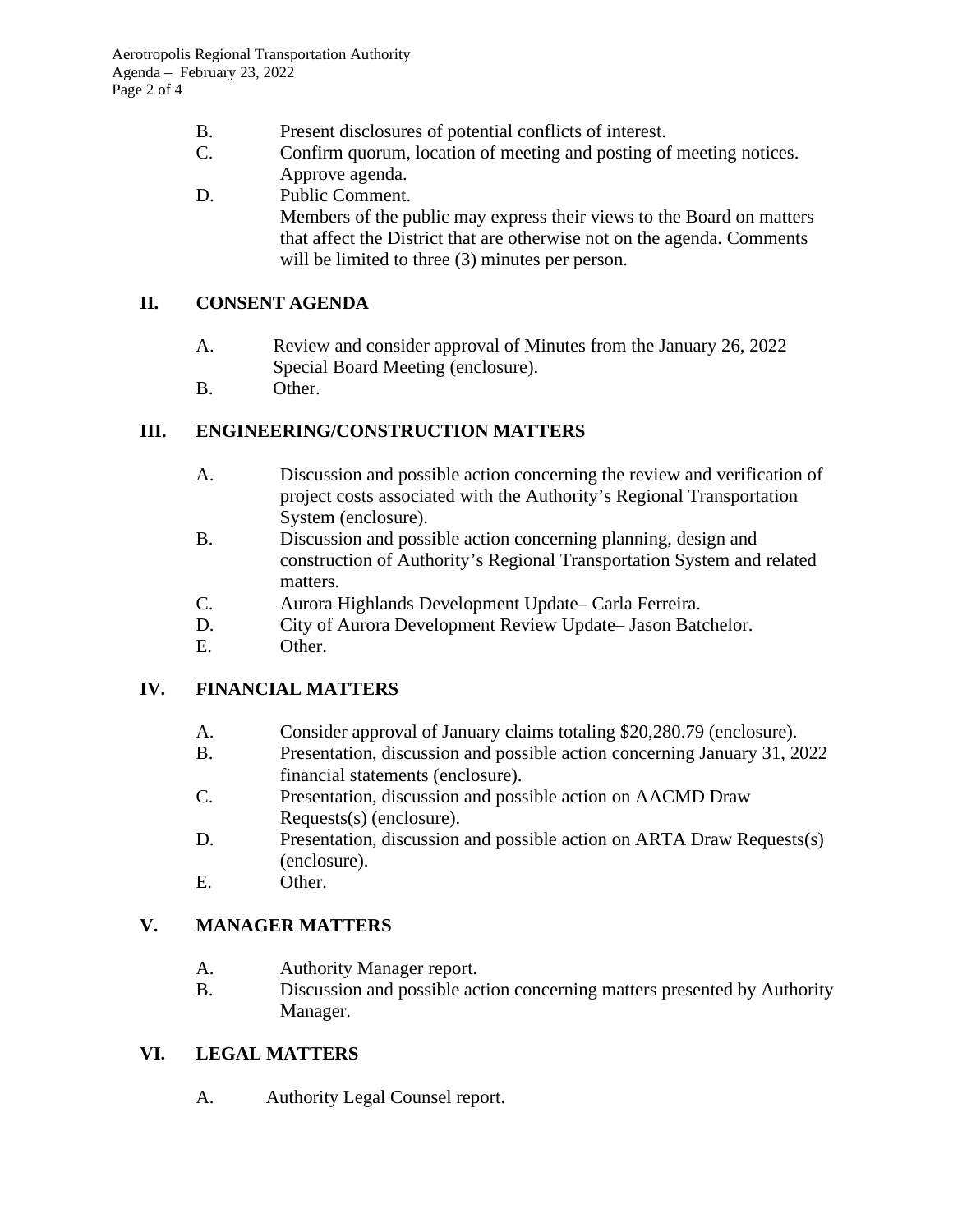- B. Discussion and possible action concerning contracts, intergovernmental agreements and other legal arrangements related to the planning, design and construction of the Authority's Regional Transportation System and related matters.
	- 1. Settlement Agreement Regarding Aurora Highlands Parkway ECCV Water Line Crossing.
- **VII. EXECUTIVE SESSION** (If needed, an executive session may be called pursuant to and for the purposes set forth in Section 24-6-402(4), C.R.S., after announcement of the specific topic for discussion and statutory citation authorizing the executive session, and a vote of two-thirds of the quorum of the Board present.).

#### **VIII. OTHER BUSINESS**

- A. Acknowledge Appointment of Francoise Bergan.
- B. Confirm Quorums for March  $9<sup>th</sup>$  and March  $23<sup>rd</sup>$  Regular Meetings.
- C. Other.

#### **IX. ADJOURNMENT**